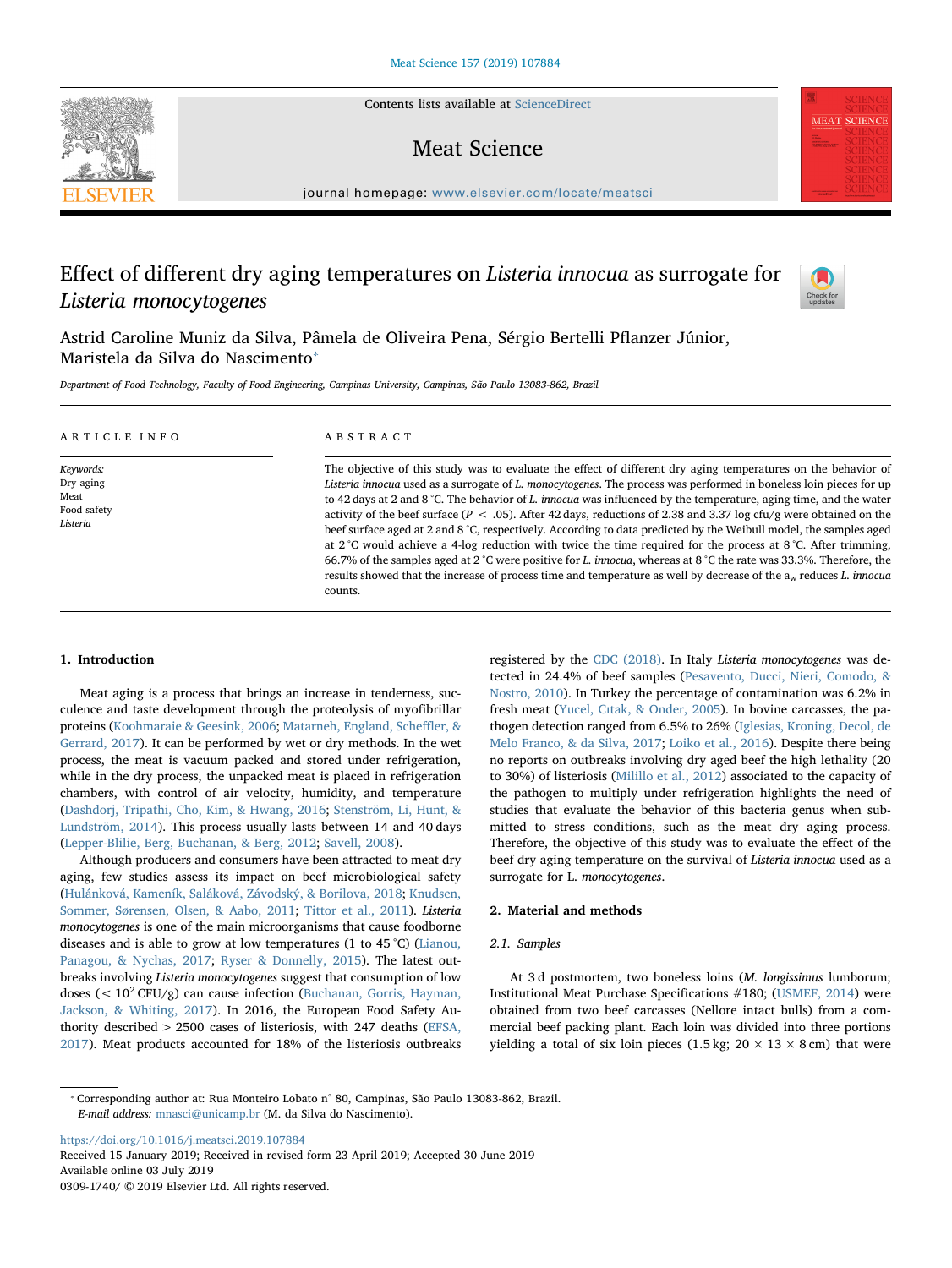randomly distributed in two treatments. The experiment was repeated three times, totalizing six boneless loins and 18 pieces.

## 2.2. Listeria strain

Listeria innocua ATCC 33090 was used as a surrogate of L. monocytogenes. The strain was stored at −80 °C in trypticase soy broth (TSB, Difco, MD, USA), supplemented with 15% glycerol (Synth, Brazil).

### 2.3. Preparation of the inoculum

For the inoculum preparation, the strain was grown in TSB broth (Difco) supplemented with 0.6% yeast extract (YE, Oxoid, UK) at 35 °C for 24 h. After that, a culture loop was streaked on TSA (Difco) plates, supplemented with 0.6% yeast extract (Oxoid) and incubated at 35 °C for 24 h. Isolated colonies were transferred to tubes containing 5 mL of 0.1% peptone water (Difco) to reach 0.5 turbidity on the MacFarland scale ( $10^8$  cells/mL). Serial decimal dilutions were carried out in 0.1% peptone water (Difco) to reach 6 log CFU/g. Cell numbers were determined on TSA-YE (Difco).

#### 2.4. Inoculation and aging process

All samples were previously analyzed for Listeria sp. [\(USDA, 2017](#page-4-11)). For each treatment two loin sections were inoculated with L. innocua and one was used as negative control. A total of 3.9 mL of the inoculum solution (6 log CFU/g) was spread on the surface of each sample (1.5 kg) with a drigalski spatula. The initial concentration of L. innocua on the samples' surface was ca. 4 log CFU/g.

The inoculum was distributed on the surface of the samples with a drigalski spatula (2.6 mL/kg). After inoculation, the pieces were kept for 10 min in a biosafety cabinet (Vecco, Brazil), with the purpose of ensuring maximum adherence of the inoculum. Then, the samples were transferred to refrigeration chambers (Metalfrio Solutions, model VN50R, Brazil) at  $2 \pm 1$  and  $8 \pm 1$ °C with 75  $\pm$  2% relative humidity (RH) and air velocity of  $2 \pm 0.5$  m/s for up to 42 days [\(U.S.](#page-3-8) [Meat Export Federation, 2014\)](#page-3-8). Every two days, the samples were randomly relocated inside the chamber to avoid the effect of fixed location. The water activity  $(a_w)$  and Listeria counts were determined after 0, 7, 14, 21, 28, 35 and 42 days of aging.

To monitor the temperature of the chambers, a digital thermometer (Incoterm, Brazil) with  $\pm$  0.1 °C resolution was used. Air velocity was measured using a digital anemometer (Airflow Developments, model TA3, USA). RH was monitored by the aging chamber measuring instrument (Metalfrio Solutions).

#### 2.5. Listeria enumeration

At each analysis point,  $10 g$  of beef fillets measuring  $\pm 2 mm$ thickness were collected aseptically with a scalpel from the external surface of each piece of striploin. After that, to evaluate the possibility of cross-contamination through the utensils used in the trimming, a layer of approximately 5 mm thick was removed from the meat surface with sterile knives and a 10-g sample was collected. Each sample was homogenized with 90 mL of 0.1% peptone water (Difco) in a stomacher (Stomacher 400 circulator, Seward, UK) for 2 min at 230 rpm. When necessary, decimal dilutions were performed in 0.1% peptone water (Difco).

The Listeria population was determined in Listeria Oxford agar (Acumedia, MI, USA), plus Modified Oxford Listeria Supplement (Difco) with incubation at 35 °C for 24 h [\(USDA, 2017\)](#page-3-5). Typical colonies were confirmed by biochemical tests (motility, catalase, Gram stain, Carbohydrate fermentation series and β-hemolysis [\(Hitchins, Jinneman, &](#page-3-9) [Chen, 2017](#page-3-9)). The limit of detection was 1 log CFU/g.

#### 2.6. Determination of water activity and pH

The water activity was determined after 0, 7, 14, 21, 28, 35 and 42 days of aging in duplicate at 25 °C with a hygrometer (Aqualab PRE CAP, Decagon Device, Pullman, WA, USA).

The pH was measured before and after aging in duplicate by inserting a calibrate pH probe (MP125 portable pH meter, Mettler Toledo, Brazil) directly into the beef.

## 2.7. Weibull model

The Listeria survival curve on the meat surface was estimated using the Weibull model ([Mafart, Couvert, Gaillard, & Leguérinel, 2002](#page-4-12)), available from GInaFiT ([Geeraerd, Valdramidis, & Van Impe, 2005](#page-3-10)), represented by Eq. (1):

$$
\log (N/N_0) = -(t/\delta)\beta \log(N/N_0) = -(t/\delta)^{\beta} \log(N/N_0) = -(t/\delta)^{\beta} \tag{1}
$$

where N is the final count,  $N_0$  is the initial count, both in log CFU/g; t is the time of the process (days);  $\delta$  is the time required to obtain the first decimal reduction, and β is the parameter that defines the curve shape. The Root Mean Squared Error (RMSE) and the regression coefficient  $(R<sup>2</sup>)$  were used to evaluate the model. T<sub>3d</sub> and T<sub>4d</sub> are the time in days to achieve three and four decimal reductions of Listeria, respectively.

#### 2.8. Statistical analysis

The data were analyzed using the MIXED procedure for ANOVA using a model with temperature (2 and 8 °C), time (0, 7, 14, 21, 28, 35 and 42 days) and their interaction as fixed effect with batch and loin section as random effect. In addition, to verify the effect of the water activity on Listeria counts, correlation matrices analysis was performed at 95% significance. The analyses were carried out using Statistica software (version 10.0, StatSoft, CA, USA).

#### 3. Results

#### 3.1. Behavior of Listeria throughout the aging process

Listeria sp. was not detected  $(< 1 \log CFU/g)$  in the negative control samples nether before nor after trimming throughout the aging at 2 and 8 °C.

On the surface of the meat samples, the highest rate of reduction in the Listeria innocua population occurred in the first seven days of aging; the initial count (4.37 log CFU/g) was reduced to 3.13 and 2.85 log CFU/g at 2 and 8 °C, respectively [\(Fig. 1](#page-1-0)). From the 28th day on, a significant difference ( $P < .05$ ) in L. innocua counts between the aging

<span id="page-1-0"></span>

Fig. 1. Behavior of Listeria innocua (log CFU/g) during meat dry aging for 42 days. At 2 °C before trimming (—■—); 8 °C before trimming (—▲—); 2 °C after trimming (-□-) and 8 °C after trimming (-△-). Values obtained from three independent experiments with standard error. Limit of detection: < 1 log CFU/g.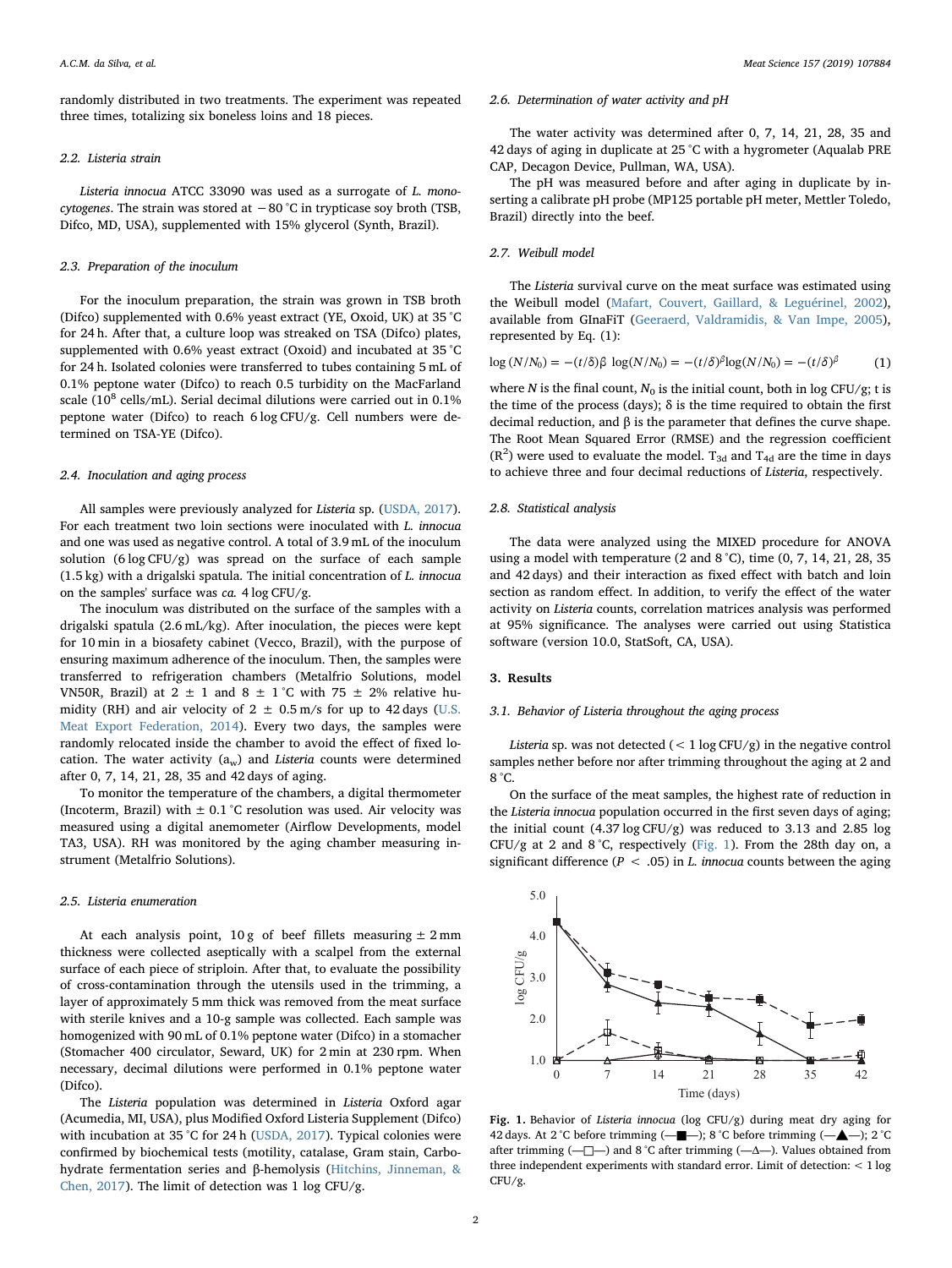<span id="page-2-0"></span>

Fig. 2. Water activity evolution in dry aged meat for 42 days. At 2 °C before trimming (—■—); 8 °C before trimming (—▲—); 2 °C after trimming (—□—) and 8 °C before trimming  $(-\Delta)$ . Values obtained from three independent experiments with standard error.

temperatures was observed. The microorganism population was reduced below the limit of detection  $(1 \log CFU/g)$  after 35 days at 8 °C, whereas at 2°C a count of 1.99 log CFU/g was detected even after 42 days.

Similar to the microbial count, the highest slope of the water activity  $(a_w)$  was noted during the first week of the process ([Fig. 2](#page-2-0)). At 2 °C, the  $a_w$  was 0.970 while at 8 °C it declined to 0.949. From the 7th day, except on day 35, a significant difference ( $P < .05$ ) was observed between the  $a_w$  of the samples aged at 2 and 8 °C. After 42 days, the  $a_w$ was 0.926 at 2 °C and 0.879 at 8 °C. The statistical analysis showed a correlation of 0.86 ( $\mathbb{R}^2$ ) between the  $a_w$  of the meat surface and the L. innocua count.

The pH of the samples was not affected by the aging time and the temperature ( $P > .05$ ). After 42 days, the samples aged at 2 and 8 °C had the same pH value, 5.5 (data not shown).

In the samples collected after trimming, the temperature had no significant influence ( $P > .05$ ) on the Listeria innocua counts ([Fig. 1](#page-1-0)). However, the  $a_w$  was significantly influenced by temperature and time ( $P < .05$ ; [Fig. 2](#page-2-0)). At 2 °C, the a<sub>w</sub> remained practically stable for 35 days (0.990) and reduced to 0.977 after 42 days. At 8 °C, the  $a_w$  stayed above 0.990 up to 21 days. A gradual decline in the  $a_w$  was verified from 28th day, reaching 0.976 on day 42. In addition, Listeria innocua was detected in three, two and one samples after 7, 14 and 42 days of aging at 2 °C, respectively, with counts up to 2.58 log CFU/g. Further, at 8 °C, the microorganism was recovered from two samples, one after 14 days and another after 21 days of process.

# 3.2. Weibull model

Due to the low level of contamination observed in the samples after trimming, the Weibull model was used to predict the L. innocua death only on the meat surface ([Table 1](#page-2-1)). The values estimated by the model

were very close to those observed in the experiments. For both temperatures evaluated, the  $R^2$  value calculated was 0.976.

Concave curves were obtained for both aged temperatures, with β values  $\leq$  0.5. The death rate declined steadily throughout the process. Also a faster loss of viability of L. innocua was noted at 8 °C. The time needed to reach the first decimal reduction (δ) was 4.7 and 4.0 days at 2 and 8 °C, respectively ([Table 1](#page-2-1)). According to the Weibull model, the time required for 3-log reductions  $(T_{3d})$  would be 69 and 33 days at 2 and 8 °C, respectively. In addition, it would take 140 days at 2 °C and 58 days at 8 °C to achieve 4-log  $(T_{4d})$  reductions.

### 4. Discussion

Surrogate is defined as a microorganism used to study the fate of a pathogenic bacterium in a specific condition or environment ([Sinclair,](#page-4-13) [Rose, Hashsham, Gerba, & Haas, 2012](#page-4-13)).The ideal surrogate would be a nonvirulent bacterium that has physiological characteristics nearly identical to the target pathogen ([Sinclair et al., 2012](#page-4-13)). Due to the risk of exposing individuals to L. monocytogenes and the risk of the pathogen persistence in the environment, the use of a surrogate is required to understand and model of the behavior of L. monocytogenes in foods. This is the first work that has evaluated the behavior of Listeria innocua ATCC 33090 as a surrogate of Listeria monocytogenes during the dry aging process. L. innocua ATCC 33090 has already been proposed as a surrogate in meat and other food matrices ([Char, Guerrero, & Alzamora,](#page-3-11) [2010;](#page-3-11) [Crowe, Skonberg, Bushway, & Baxter, 2012](#page-3-12); [Friedly et al., 2008](#page-3-13); [Hnosko, San-Martin Gonzalez, & Clark, 2012](#page-3-14); [Lorentzen, Ytterstad,](#page-4-14) [Olsen, & Skjerdal, 2010](#page-4-14); [Milillo et al., 2012](#page-4-10); [Montazeri, Himelbloom,](#page-4-15) [Oliveira, Leigh, & Crapo, 2013;](#page-4-15) [Skåra, Valdramidis, Rosnes, Noriega, &](#page-4-16) [Van Impe, 2014\)](#page-4-16).

The meat industry is concerned about the presence of L. monocytogenes in the process environment and in the final product due to its ability to grow at refrigerated temperature ([Buchanan et al., 2017](#page-3-4)). Monitoring and controlling storage temperature are key control measures for meat products. Based on that, our study evaluated two dry aging temperatures on the behavior of Listeria innocua, 2 °C that is within the temperature range recommended by international organizations [\(U.S. Meat Export Federation, 2014](#page-3-8); [AMPC & MLA, 2010\)](#page-3-15) and 8 °C a mild abusive temperature. Decrease in L. innocua count was noted throughout the dry aging process. After 21 days, reductions of 1.85 and 2.07 log CFU/g at 2 and  $8^{\circ}$ C were observed on the surface of the meat pieces. At the end of the process, the L. innocua population decreased by 2.38 and 3.37 log CFU/g when aged at 2 and 8 °C, respectively ([Fig. 1](#page-1-0)). The decline in the Listeria count during the refrigerated storage of meat products has already been reported ([Menendez, Rendueles, Sanz,](#page-4-17) [Capita, & Garcia-Fernandez, 2015;](#page-4-17) [Prendergast, Rowe, & Sheridan,](#page-4-18) [2007;](#page-4-18) [Saraiva et al., 2016\)](#page-4-19). In addition, the aging time significantly influenced ( $P < .05$ ) the survival of L. innocua. Many studies report the duration of the dry aging process between 14 and 40 days [\(Savell,](#page-4-3) [2008\)](#page-4-3), with 21 days the most common ([Lepper-Blilie et al., 2012](#page-4-2)).

Predictive microbiology models are used to infer about the

#### <span id="page-2-1"></span>Table 1

Parameters of the Weibull model on the behavior of Listeria innocua on the surface of samples submitted to aging processes at 2 (n = 6) and 8 °C (n = 6).

| Temperature (°C) | $\delta$ (day) <sup>a</sup> | $SE$ $\delta$<br>$\mathbf{C}$ |                   | $SE \beta^d$ | m.<br>(day)<br>$_{13d}$ | n.<br>$\int$ (day)<br>$^{14d}$ | <b>RMSE</b>          | n <sub>2h</sub><br>л. |
|------------------|-----------------------------|-------------------------------|-------------------|--------------|-------------------------|--------------------------------|----------------------|-----------------------|
| $\Omega$         | 4.66<br>4.01                | 2.18<br>1.88                  | 0.41<br>0.52<br>. | 0.08<br>0.10 | 69.08<br>33.14          | 139.93<br>57.63                | 0.158938<br>0.225493 | 0.97648<br>0.97568    |

<span id="page-2-2"></span> $^{\rm a}$  Time required for the first decimal reduction (days).  $^{\rm b}$  Standard error for the  $\delta$  values.

<span id="page-2-3"></span>

<span id="page-2-4"></span><sup>c</sup> Parameter that defines the shape of the curve. <sup>d</sup> Standard error for the β values.

<span id="page-2-5"></span>

<span id="page-2-6"></span><sup>e</sup> Time required for three decimal reductions (days).<br> $\frac{1}{2}$  Time required for four decimal reductions (days).

<span id="page-2-7"></span>Time required for four decimal reductions (days).

<span id="page-2-8"></span><sup>g</sup> Root mean square error.

<span id="page-2-9"></span><sup>h</sup> Regression coefficient.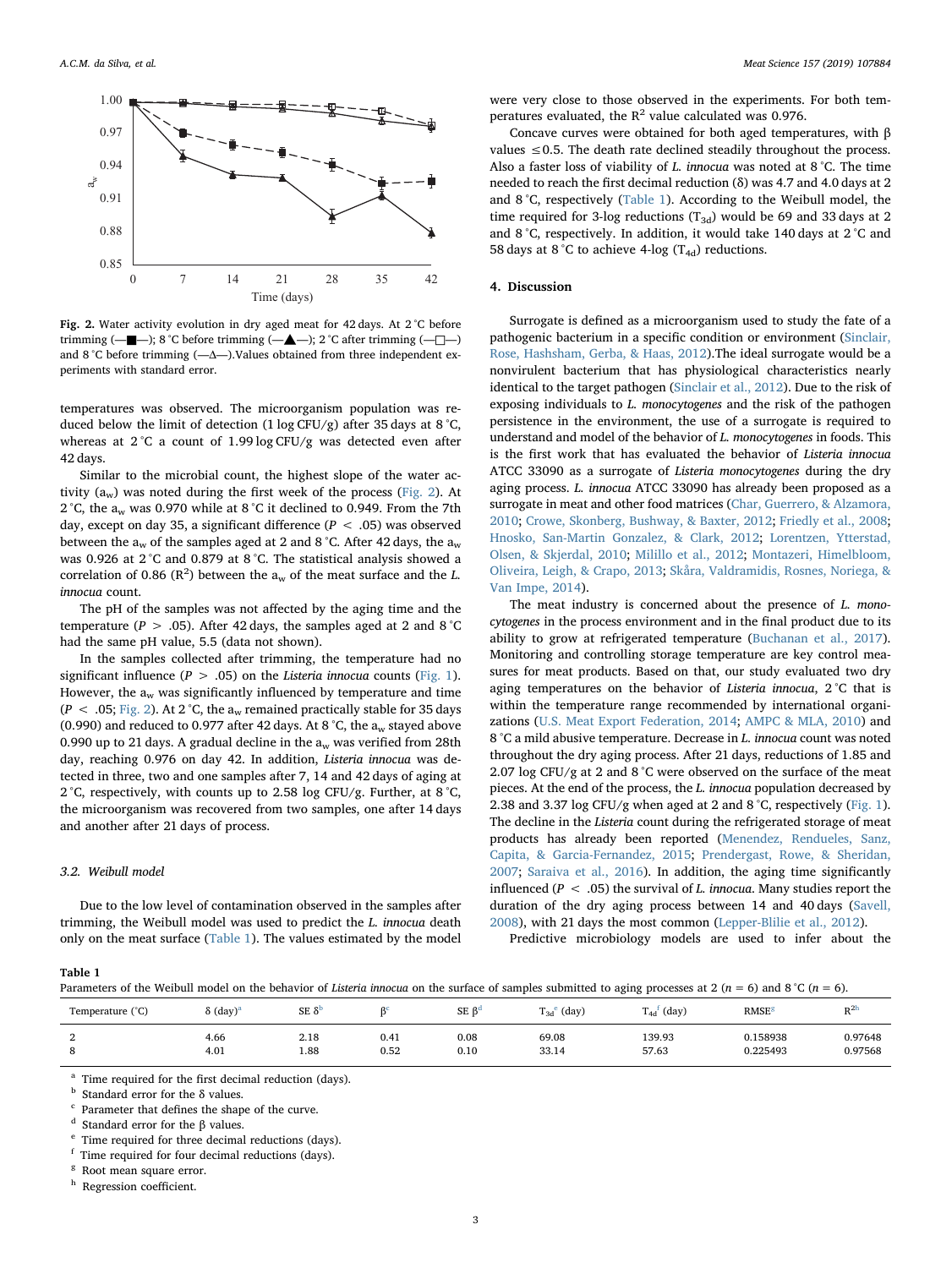evolution of microbial population considering the initial contamination and food environment, as the responses of microorganism populations in a specific environment are reproducible [\(Saraiva et al., 2018\)](#page-4-20). Based on the Weibull model, the time required to reach 3 and 4-log reductions (T<sub>3d</sub> and T<sub>4d</sub>) of *L*. innocua at 2 °C was 2.2 and 2.4 times greater than at 8 °C. Other authors also reported a higher rate of inactivation of L. monocytogenes with the increase of aging temperature of beef ([Mataragas, Rantsiou, Alessandria, & Cocolin, 2015\)](#page-4-21). On the other hand, [Saraiva et al. \(2016\)](#page-4-19) did not note a significant difference on the inactivation of L. monocytogenes in air-packaged beef meat stored at 4 and 9 °C. These authors also mentioned that the concavity of the death curves indicates adaptation of the microorganism to the stressful environment.

The microbial growth and/or survival in food matrices are influenced by a complex interaction between extrinsic and intrinsic parameters. According to [Mataragas et al. \(2015\),](#page-4-21) temperature as an isolated parameter may not result in complete inactivation of L. monocytogenes, requiring interaction with other factors such as pH or aw. Conditions that do not support Listeria monocytogenes growth include pH < 4.4, aw < 0.92, NaCl > 16% or the association of  $pH < 5.0$  and aw  $< 0.94$  ([Codex Alimentarius, 2009](#page-3-16)).

In our study as the temperature rose, the water loss increased and consequently the  $a_w$  was reduced. At 8°C the water activity on the surface of the samples decreased to below 0.92 after 28 days, and the count was reduced below the detection limit  $(< 1 \log CFU/g)$  after 35 days. However, at 2  $^{\circ}\textrm{C},$  the  $\mathrm{a}_{\textrm{w}}$  remained above the limit throughout the study, and the lowest count was 1.85 log CFU/g. [Ferreira \(2018\)](#page-3-17) when evaluating the meat dry aging for 42 days obtained greater water loss at 7 °C than 2 °C. [Tapia de Daza, Villegas, and Martinez \(1991\)](#page-4-22) reported that the minimal water activity for growth of L. monocytogenes was affected by the temperature incubation, increasing with the reduction of the temperature. At 4 °C the minimal aw required for growth was 0.94 using NaCl as a solute and 0.92 using glycerol. In another study performed at 21 °C the inactivation of *L. monocytogenes* and *L.* innocua was observed in  $a_w$  of 0.92 using NaCl and 0.91 using glycerol ([Nolan, Chamblin, & Troller, 1992](#page-4-23)). [Prendergast et al. \(2007\)](#page-4-18) observed a reduction of 2 log CFU/g of L. innocua in refrigerated carcasses at 4 °C for 72 h with a synergy effect between  $a_w$  and temperature. Further, the pH did not seem to have exerted a significant influence on the behavior, since it remained practically stable at around 5.5, *i.e.*, within the growth range of the microorganism.

The background microbiota was not determined in the current study. However, in a previous experiment we observed counts of mesophilic and psychrotrophic microorganisms of 3.0 and 3.8 log cfu/g after 42 days at 2 °C and of 3.3 and 5.4 log cuf/g after the same period at 8 °C [\(Silva, 2019\)](#page-4-24). Therefore, it is not possible to rule out the influence of microbial interaction, especially psychrotrophics, on the behavior of listeria. [Saraiva et al. \(2016\)](#page-4-19) suggested that competitive microbiota could not favor the growth of the pathogen.

Microbiological cross-contamination is a major issue with respect to L. monocytogenes[Codex Alimentarius, 2009\)](#page-3-16). In our study we evaluated the cross-contamination caused by the trimming step. After the trimming, L. innocua was recovered from 50, 33 and 17% of the samples aged for 7, 14 and 42 days at 2 °C. Whereas, at 8 °C, two beef pieces one aged for 14 days and another for 21 days - were positive for the target bacteria ([Fig. 1\)](#page-1-0). This cross-contamination may have been due to the utensils used, the handling or by the internalization of the inoculum along the process. During the dry aging, with the water evaporation and consequent reduction of the  $a_w$ , muscle fiber shortening can occur, and formation of grooves allows the internalization of the superficial contamination into the samples [\(Thomas, O'Rourke, & McMeekin, 1987](#page-4-25)). Although dry aged meat is usually consumed after undergoing a heat process, it can be insufficiently cooked or eaten raw (steak tartare, carpaccio, raw kibbeh). In addition, the contaminated meat may be a source of human contamination during home or retail handling. Therefore, our data points out a concern in the public health area and dry aging producers.

#### 5. Conclusion

The results showed that in dry-aged meat Listeria innocua ATCC 33090 count declines with the increase of process time and temperature and decrease of the  $a_w$ . However, further studies involving different strains of Listeria are required to determine the susceptibility of the microorganism in the dry-aging process.

# Declaration of Competing Interests

The authors have no conflict of interest to declare.

## Acknowledgement

This research was supported by the São Paulo Research Foundation, FAPESP, Project: 2016/02853-9. The authors thank the Conselho Nacional de Desenvolvimento Científico e Tecnológico (CNPq, Brazil) for providing the financial support for scholarship.

#### References

- <span id="page-3-15"></span>Australian Meat Processor Corporation (AMPC) and Meat & Livestock Australia (MLA) (2010). Meat technology update – Dry ageing of beef. <https://goo.gl/dwxAjX>.
- <span id="page-3-5"></span>EFSA - European Food Safety Authority (2017). The European Union summary report on trends and sources of zoonoses, zoonotic agents and food-borne outbreaks in 2016. [https://www.efsa.europa.eu/en/efsajournal/pub/5077.](https://www.efsa.europa.eu/en/efsajournal/pub/5077)
- <span id="page-3-6"></span>CDC – Centers for Disease Control and Prevention (2018). Listeria outbreaks. [https://](https://www.cdc.gov/listeria/outbreaks/index.html) [www.cdc.gov/listeria/outbreaks/index.html.](https://www.cdc.gov/listeria/outbreaks/index.html)
- <span id="page-3-8"></span>U.S. Meat Export Federation (2014). Guidelines for U.S. dry aged beef for international markets. <https://goo.gl/Tr2cr4>.
- <span id="page-3-16"></span>Codex Alimentarius (2009). Guidelines on the application of general principles of food hygiene to the control of Listeria monocytogenes in foods CAC/GL 61–2007. 1–28. [http://www.](http://www.fao.org/fao-who-codexalimentarius/sh-proxy/en/?lnk=1&url=https%253A%252F%252Fworkspace.fao.org%252Fsites%252Fcodex%252FStandards%252FCAC%2BGL%2B61-2007%252FCXG_061e.pdf) [fao.org/fao-who-codexalimentarius/sh-proxy/en/?lnk=1&url=https%253A%252F](http://www.fao.org/fao-who-codexalimentarius/sh-proxy/en/?lnk=1&url=https%253A%252F%252Fworkspace.fao.org%252Fsites%252Fcodex%252FStandards%252FCAC%2BGL%2B61-2007%252FCXG_061e.pdf) [%252Fworkspace.fao.org%252Fsites%252Fcodex%252FStandards%252FCAC%](http://www.fao.org/fao-who-codexalimentarius/sh-proxy/en/?lnk=1&url=https%253A%252F%252Fworkspace.fao.org%252Fsites%252Fcodex%252FStandards%252FCAC%2BGL%2B61-2007%252FCXG_061e.pdf) [2BGL%2B61-2007%252FCXG\\_061e.pdf.](http://www.fao.org/fao-who-codexalimentarius/sh-proxy/en/?lnk=1&url=https%253A%252F%252Fworkspace.fao.org%252Fsites%252Fcodex%252FStandards%252FCAC%2BGL%2B61-2007%252FCXG_061e.pdf)
- <span id="page-3-4"></span>Buchanan, R. L., Gorris, L. G. M., Hayman, M. M., Jackson, T. C., & Whiting, R. C. (2017). A review of Listeria monocytogenes: An update on outbreaks, virulence, dose-response, ecology, and risk assessments. Food Control, 75, 1–13. [https://doi.org/10.](https://doi.org/10.1016/j.foodcont.2016.12.016) [1016/j.foodcont.2016.12.016](https://doi.org/10.1016/j.foodcont.2016.12.016).
- <span id="page-3-11"></span>Char, C. D., Guerrero, S. N., & Alzamora, S. M. (2010). Mild thermal process combined with vanillin plus citral to help shorten the inactivation time for Listeria innocua in orange juice. Food and Bioprocess Technology, 752–761. [https://doi.org/10.1007/](https://doi.org/10.1007/s11947-008-0155-x) [s11947-008-0155-x.](https://doi.org/10.1007/s11947-008-0155-x)
- <span id="page-3-12"></span>Crowe, K. M., Skonberg, D., Bushway, A., & Baxter, S. (2012). Application of ozone sprays as a strategy to improve the microbial safety and quality of salmon fillets. Food Control, 464–468. [https://doi.org/10.1016/j.foodcont.2011.11.021.](https://doi.org/10.1016/j.foodcont.2011.11.021)
- <span id="page-3-1"></span>Dashdorj, D., Tripathi, V. K., Cho, S., Kim, Y., & Hwang, I. (2016). Dry aging of beef; Review. Journal of Animal Science and Technology, 1-11. [https://doi.org/10.1186/](https://doi.org/10.1186/s40781-016-0101-9) [s40781-016-0101-9.](https://doi.org/10.1186/s40781-016-0101-9)
- <span id="page-3-17"></span>Ferreira, F. M. S. (2018). [Efeitos da temperatura e umidade relativa do ar na qualidade da](http://refhub.elsevier.com/S0309-1740(19)30030-0/rf0050) [carne bovina maurada pelos processos seco e úmido.](http://refhub.elsevier.com/S0309-1740(19)30030-0/rf0050) University of Campinas.
- <span id="page-3-13"></span>Friedly, E. C., Crandall, P. G., Ricke, S., O'Bryan, C. A., Martin, E. M., & Boyd, L. M. (2008). Identification of Listeria innocua surrogates for Listeria monocytogenes in hamburger patties. Journal of Food Science, 73(4), 174–178. [https://doi.org/10.1111/](https://doi.org/10.1111/j.1750-3841.2008.00719.x) [j.1750-3841.2008.00719.x.](https://doi.org/10.1111/j.1750-3841.2008.00719.x)
- <span id="page-3-10"></span>Geeraerd, A. H., Valdramidis, V. P., & Van Impe, J. F. (2005). GInaFiT, a freeware tool to assess non-log-linear microbial survivor curves. International Journal of Food Microbiology, 102(1), 95–105. [https://doi.org/10.1016/j.ijfoodmicro.2004.11.038.](https://doi.org/10.1016/j.ijfoodmicro.2004.11.038)
- <span id="page-3-9"></span>Hitchins, A. D., Jinneman, K., & Chen, Y. (2017). Detection of Listeria monocytogenes in foods and environmental samples, and enumeration of Listeria monocytogenes in foods. Bacteriological Analytical Manual, 10[https://www.fda.gov/food/](https://www.fda.gov/food/foodscienceresearch/laboratorymethods/ucm071400.htm) [foodscienceresearch/laboratorymethods/ucm071400.htm](https://www.fda.gov/food/foodscienceresearch/laboratorymethods/ucm071400.htm).
- <span id="page-3-14"></span>Hnosko, J., San-Martin Gonzalez, M., & Clark, S. (2012). High-pressure processing inactivates Listeria innocua yet compromises Queso Fresco crumbling properties. [https://doi.](https://doi.org/10.3168/jds.2011-5028) [org/10.3168/jds.2011-5028.](https://doi.org/10.3168/jds.2011-5028)
- <span id="page-3-2"></span>Hulánková, R., Kameník, J., Saláková, A., Závodský, D., & Borilova, G. (2018). The effect of dry aging on instrumental, chemical and microbiological parameters of organic beef loin muscle. LWT - Food Science and Technology, 89, 559–565. [https://doi.org/](https://doi.org/10.1016/j.lwt.2017.11.014) [10.1016/j.lwt.2017.11.014](https://doi.org/10.1016/j.lwt.2017.11.014).
- <span id="page-3-7"></span>Iglesias, M. A., Kroning, I. S., Decol, L. T., de Melo Franco, B. D. G., & da Silva, W. P. (2017). Occurrence and phenotypic and molecular characterization of Listeria monocytogenes and Salmonella spp. in slaughterhouses in southern Brazil. Food Research International, 100, 96–101. [https://doi.org/10.1016/j.foodres.2017.06.023.](https://doi.org/10.1016/j.foodres.2017.06.023)
- <span id="page-3-3"></span>Knudsen, G. M., Sommer, H. M., Sørensen, N. D., Olsen, J. E., & Aabo, S. (2011). Survival of Salmonella on cuts of beef carcasses subjected to dry aging. Journal of Applied Microbiology, 111(4), 848–854. [https://doi.org/10.1111/j.1365-2672.2011.05094.x.](https://doi.org/10.1111/j.1365-2672.2011.05094.x)
- <span id="page-3-0"></span>Koohmaraie, M., & Geesink, G. H. (2006). Contribution of postmortem muscle